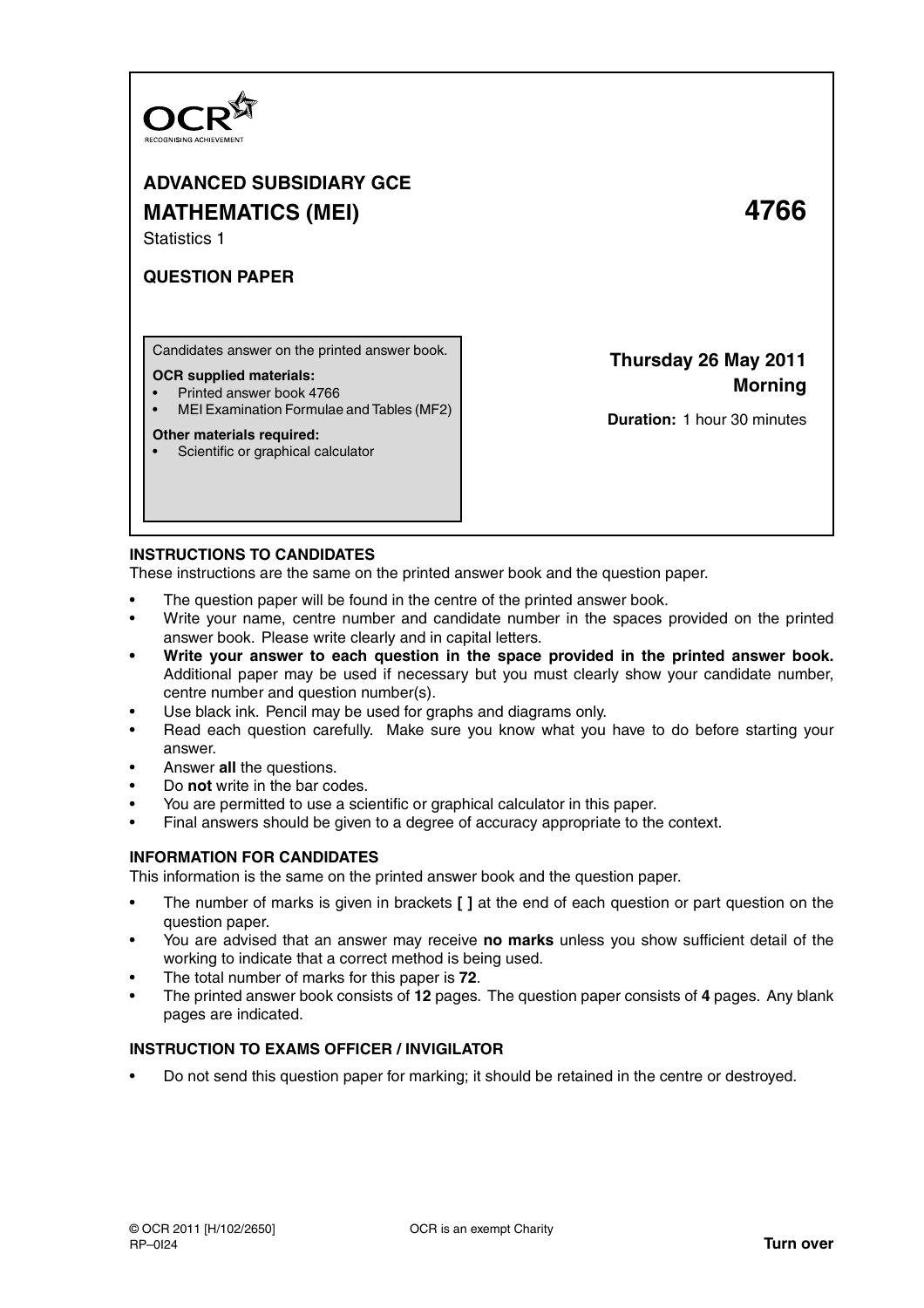## **Section A** (36 marks)

**1** In the Paris-Roubaix cycling race, there are a number of sections of cobbled road. The lengths of these sections, measured in metres, are illustrated in the histogram.



## **(i)** Find the number of sections which are between 1000 and 2000 metres in length. **[2]**

### **(ii)** Name the type of skewness suggested by the histogram. **[1]**

- **(iii)** State the minimum and maximum possible values of the midrange. **[2]**
- 2 I have 5 books, each by a different author. The authors are Austen, Brontë, Clarke, Dickens and Eliot.
	- **(i)** If I arrange the books in a random order on my bookshelf, find the probability that the authors are in alphabetical order with Austen on the left. **[2]**
	- **(ii)** If I choose two of the books at random, find the probability that I choose the books written by Austen and Bronte. **[3]**
- **3** 25% of the plants of a particular species have red flowers. A random sample of 6 plants is selected.
	- **(i)** Find the probability that there are no plants with red flowers in the sample. **[2]**
	- **(ii)** If 50 random samples of 6 plants are selected, find the expected number of samples in which there are no plants with red flowers. **[2]**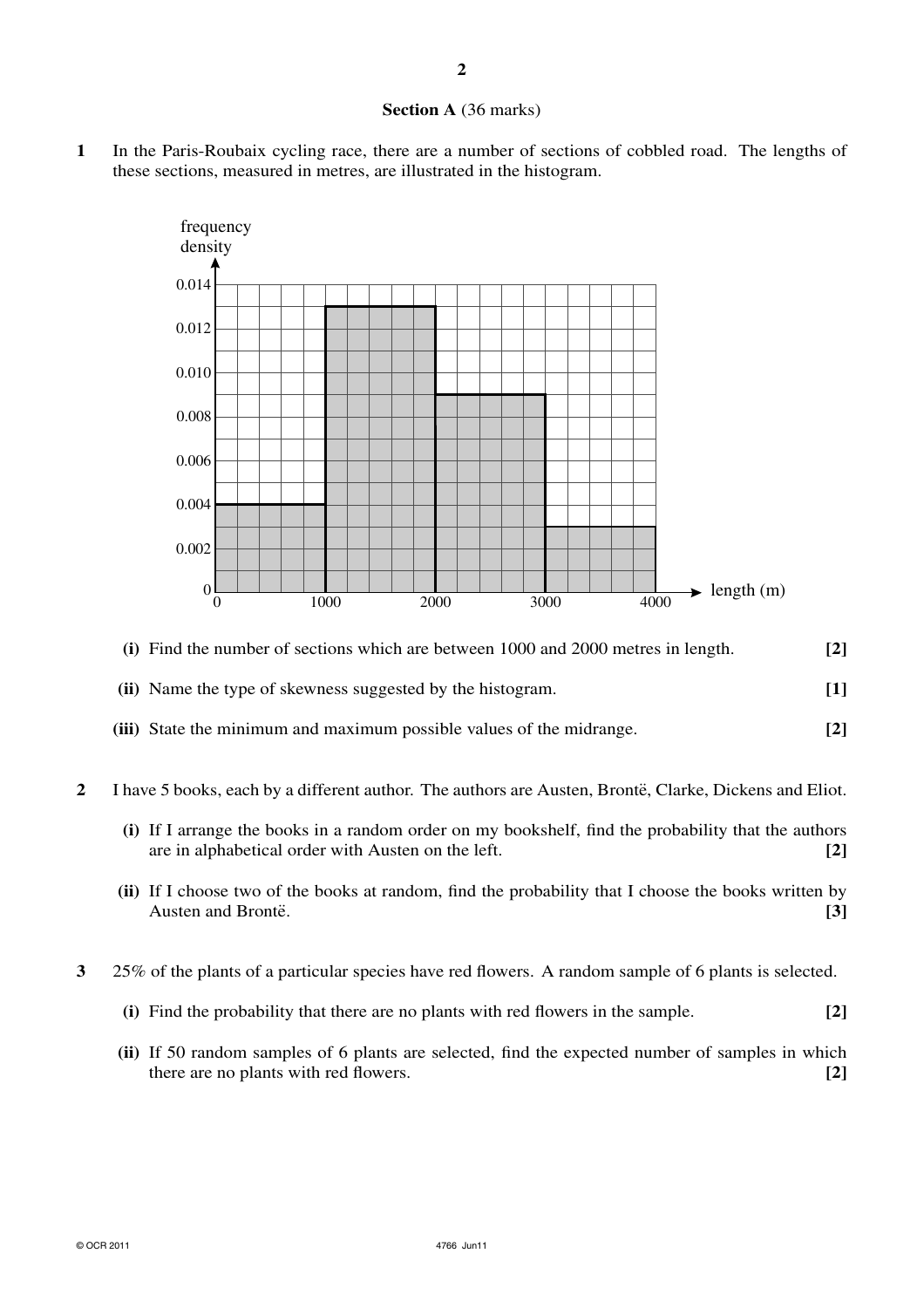**4** Two fair six-sided dice are thrown. The random variable *X* denotes the difference between the scores on the two dice. The table shows the probability distribution of *X*.

| $P(X = r)$ | $\overline{10}$ |  |  |
|------------|-----------------|--|--|

## **(i)** Draw a vertical line chart to illustrate the probability distribution. **[2]**

**(ii)** Use a probability argument to show that

(A) 
$$
P(X = 1) = \frac{5}{18}
$$
, [2]

(B) 
$$
P(X = 0) = \frac{1}{6}
$$
. [1]

**(iii)** Find the mean value of *X*. **[2]**

- **5** In a recent survey, a large number of working people were asked whether they worked full-time or part-time, with part-time being defined as less than 25 hours per week. One of the respondents is selected at random.
	- **•** *W* is the event that this person works part-time.
	- *F* is the event that this person is female.

You are given that  $P(W) = 0.14$ ,  $P(F) = 0.41$  and  $P(W \cap F) = 0.11$ .

- **(i)** Draw a Venn diagram showing the events *W* and *F*, and fill in the probability corresponding to each of the four regions of your diagram. **[3]**
- **(ii)** Determine whether the events *W* and *F* are independent. **[2]**
- **(iii)** Find  $P(W | F)$  and explain what this probability represents. **[3]**
- **6** The numbers of eggs laid by a sample of 70 female herring gulls are shown in the table.

| Number of eggs |  |  |
|----------------|--|--|
| Frequency      |  |  |

- **(i)** Find the mean and standard deviation of the number of eggs laid per gull. **[5]**
- **(ii)** The sample did not include female herring gulls that laid no eggs. How would the mean and standard deviation change if these gulls were included? **[2]**